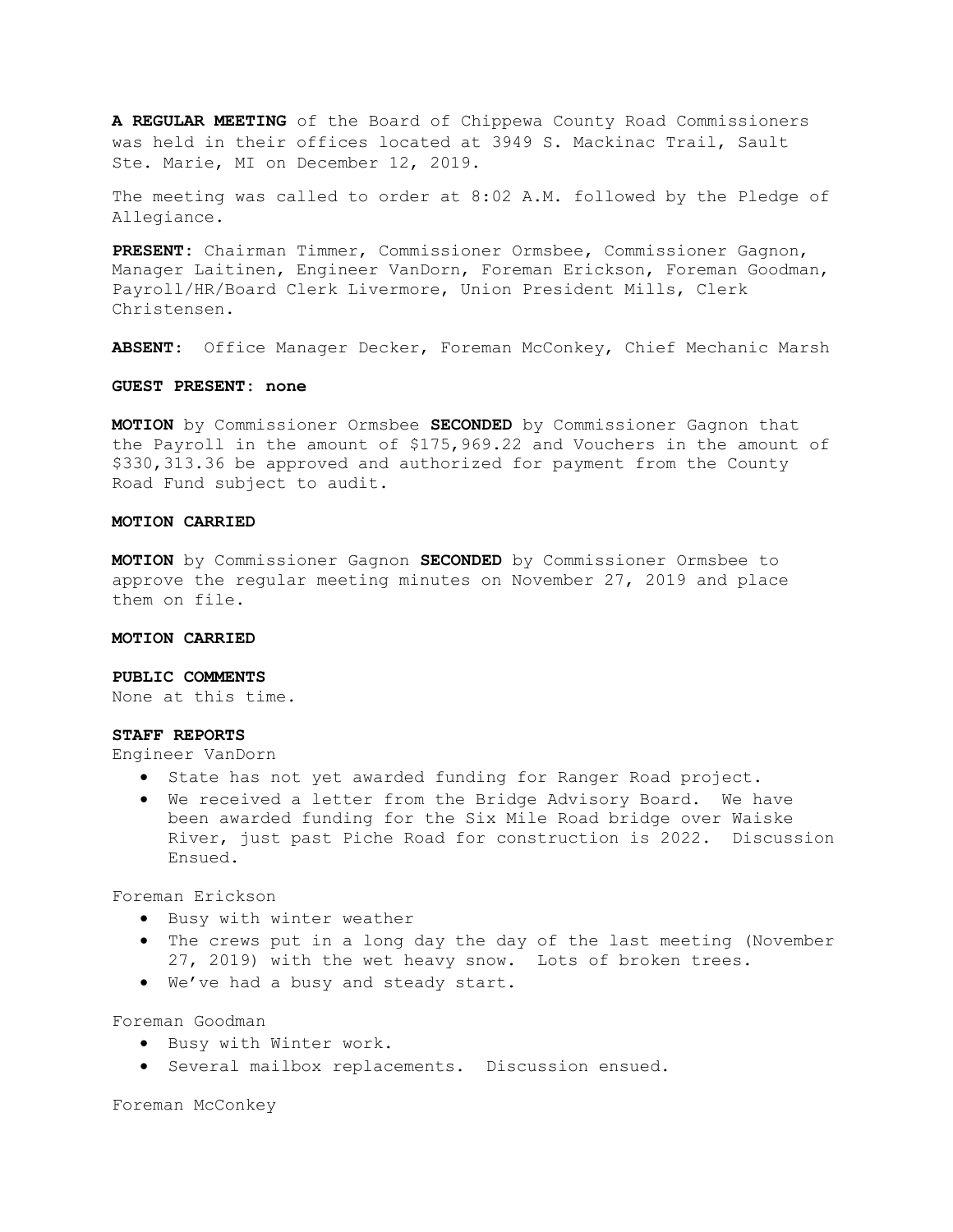No Report

Office Manager Decker No Report

Clerk Christensen

Nothing at this time.

Union President Mills No Report

Payroll/H.R./Board Clerk Livermore

Nothing at this time.

Chief Mechanic Marsh No Report

## MANAGER'S REPORT

- On Monday (12/9/19), we had an incident involving truck 627. The driver was on Riverside and 7 Mile applying sand and didn't see an oncoming vehicle. The vehicle collided with the truck. No tickets have been issued, however, there were severe injuries to the auto driver and the truck sustained considerable front end damage.
- We've been working on finalizing the 2020 budget and will have it ready for public review next week.
- Met with our attorney regarding the Paradise Garage property.
- Participated via telephone in the Maintenance Contract Negotiating meeting. MDOT is adding approximately \$400K per year to our non-winter maintenance budget. We are meeting with them this morning to review.
- It has been decided that Keith Erickson will be promoted to General Maintenance Superintendent. In addition to his regular duties, he will be responsible for coordinating with MDOT the deploying of our crews for state maintenance.
- A notice to advertise the Pickford Area Foreman's position will be posted to start an internal search for Steve McConkey's replacement.
- Invited to speak at the next Rotary Luncheon.

# NEW BUSINESS

A. OPEB Corrective Action Plan transfer of funds.

MOTION by Commissioner Ormsbee SECONDED by Commissioner Gagnon to transfer \$250,000 to the Morgan Stanley account for a lump sum payment for the OPEB Corrective Action Plan.

# MOTION CARRIED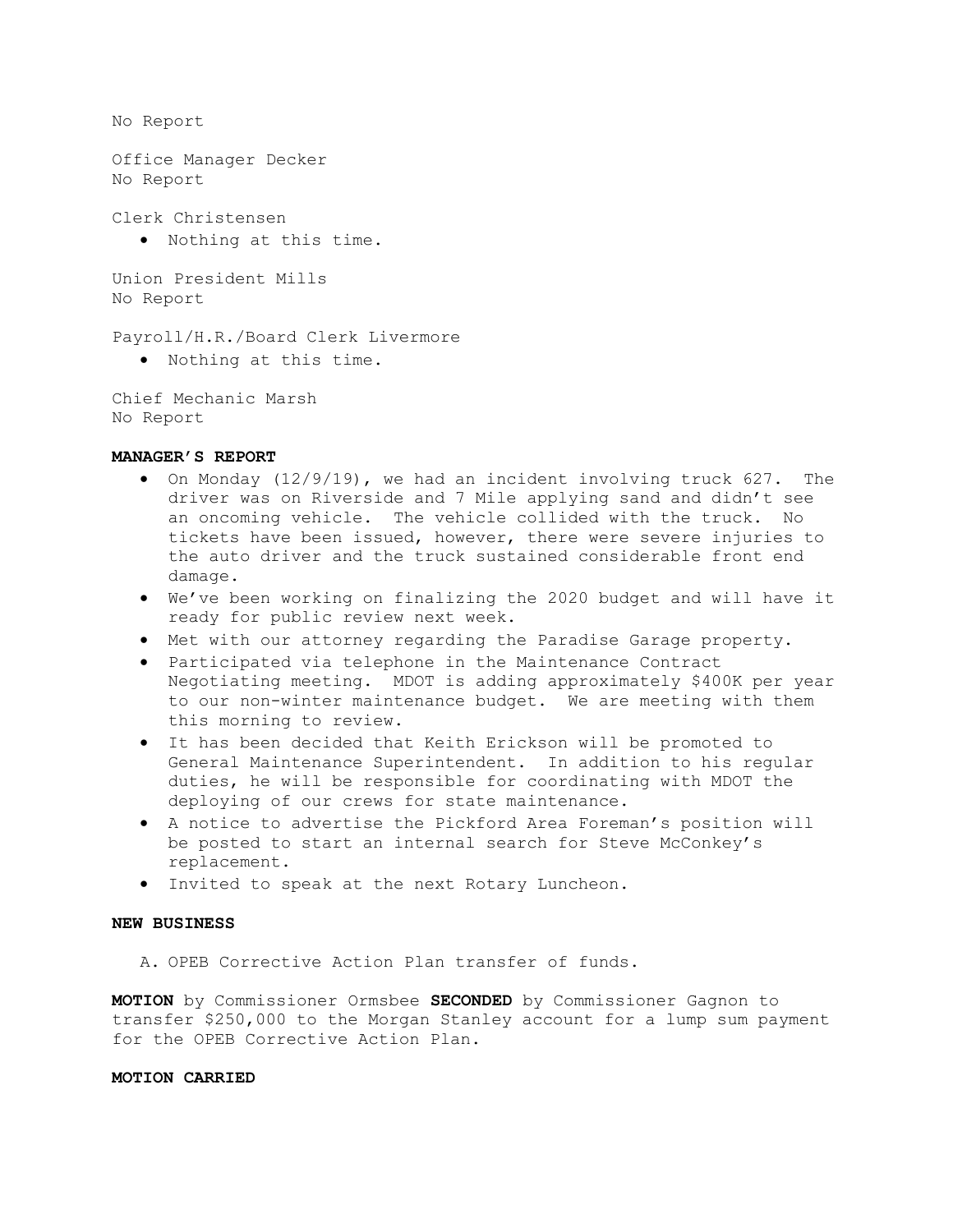B. Legal Opinion regarding Paradise Garage property and the reversionary clause in the deed.

MOTION by Commissioner Ormsbee SECONDED by Commissioner Gagnon to follow the legal opinion of our attorney and revert ownership of the property in Paradise to the State of Michigan

## MOTION CARRIED

C. 2020 Meeting Dates:

MOTION by Commissioner Gagnon SECONDED by Commissioner Ormsbee to approve the presented schedule of meeting dates for 2020.

### MOTION CARRIED

D. Upcoming conferences:

- a. UP Road Builders Winter Meeting– Thursday, January 30, 2020 & Friday, January 31, 2020 – Marquette
- b. Highway Conference & Road Show Tuesday, March 10, 2020 through Thursday, March 12, 2020 – Radisson Hotel Lansing

#### OLD BUSINESS

Nothing at this time.

# County Commissioners Comments

Nothing at this time.

### PUBLIC COMMENTS

Nothing at this time.

### ROAD COMMISSIONERS COMMENTS

Commissioner Ormsbee would like to see an insurance determination on truck 627 with a cost of ownership on our trucks (Peterbilt vs. Kenworth)and driver preference.

Commissioner Ormsbee would like for us to look into ways to stop the drifting on Mackinac Trail.

Chairman Timmer would like to see our presence at the County meeting. The commissioners will work out a rotating schedule for attendance.

Chairman Timmer asks that we keep an watch on the upcoming proposed legislation regarding snow funding.

Chairman Timmer does a lot of travel to the Lower Peninsula and our roads look very good by comparison. Good Job to our crew.

BE SAFE